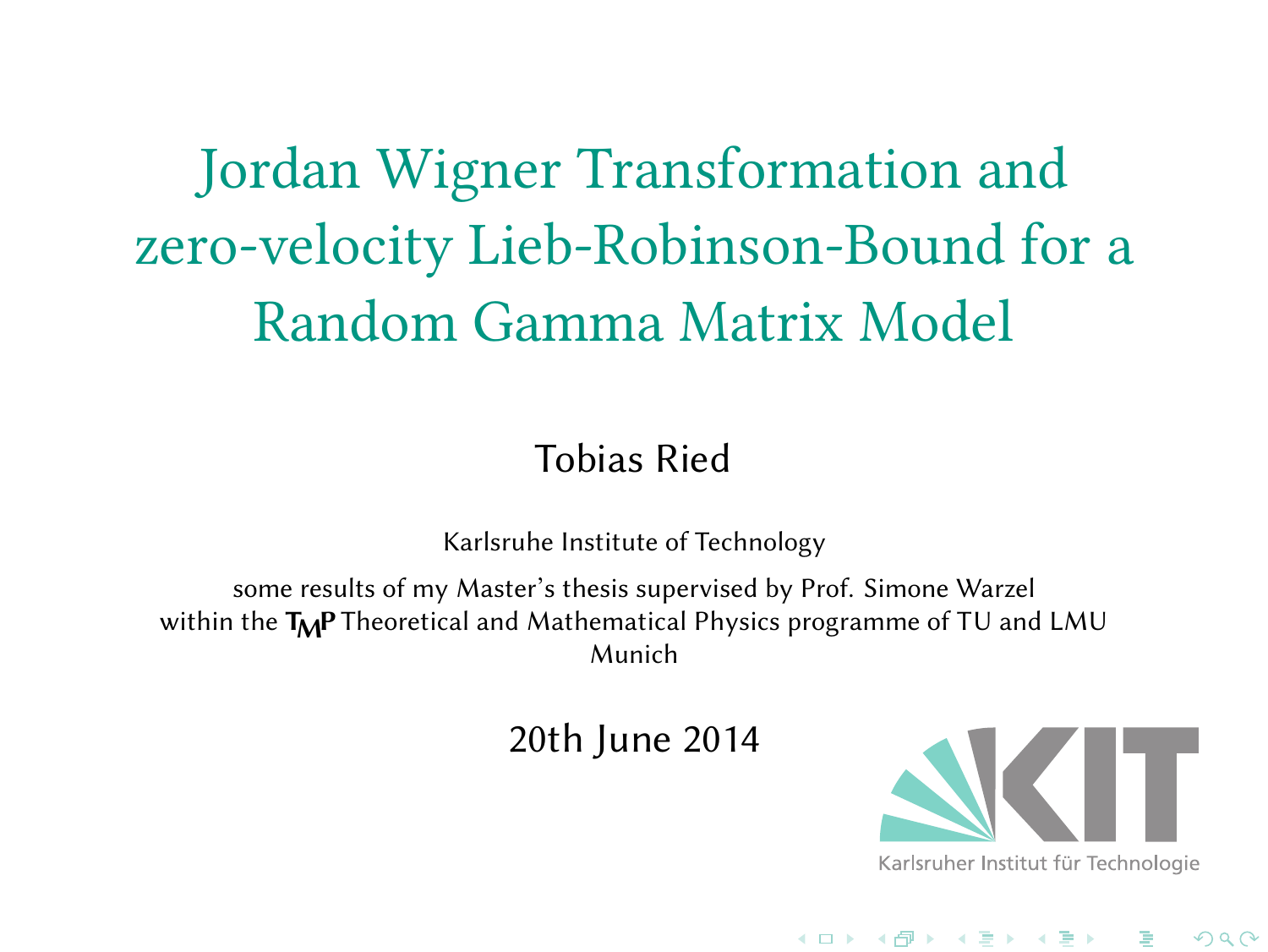WOSIEK '82, SZCZERBA '85, YAO ET AL. '09

Consider the operator on  $\mathfrak{H}=\bigotimes_{\chi\in\Lambda}\mathbb{C}^4$ 

$$
H^{\Gamma}_{\Lambda}=\mu\sum_{x\in\Lambda}\left(\Gamma^1_x\Gamma^{25}_{x+e_1}+\Gamma^3_x\Gamma^{45}_{x+e_2}-\Gamma^{15}_x\Gamma^2_{x+e_1}-\Gamma^{35}_x\Gamma^4_{x+e_2}\right)+\sum_{x\in\Lambda}\nu_x\Gamma^5_x
$$

on a square lattice  $\Lambda = [1, L]^2 \subset \mathbb{Z}^2$  with *periodic boundary* conditions

- $\blacktriangleright \mu > 0, \{\nu_x\}_{x \in \Lambda} \subset \mathbb{R}$
- $\blacktriangleright \Gamma^a, a = 1, \dots, 4$ , Dirac Gamma Matrices
- $\blacktriangleright \{\Gamma^a,\Gamma^b\} = \Gamma^a\Gamma^b + \Gamma^b\Gamma^a = 2\delta_{ab}\mathbb{1}$
- $\Gamma^{ab} = \frac{1}{2i} [\Gamma^a, \Gamma^b] = -i \Gamma^a \Gamma^b$

4

4

 $2\frac{3}{4}1$  $\frac{3}{4}$ 1  $\frac{3}{4}$ 1

 $2\frac{3}{4}1$  $\frac{3}{4}$ 1  $-2\frac{3}{4}$ 1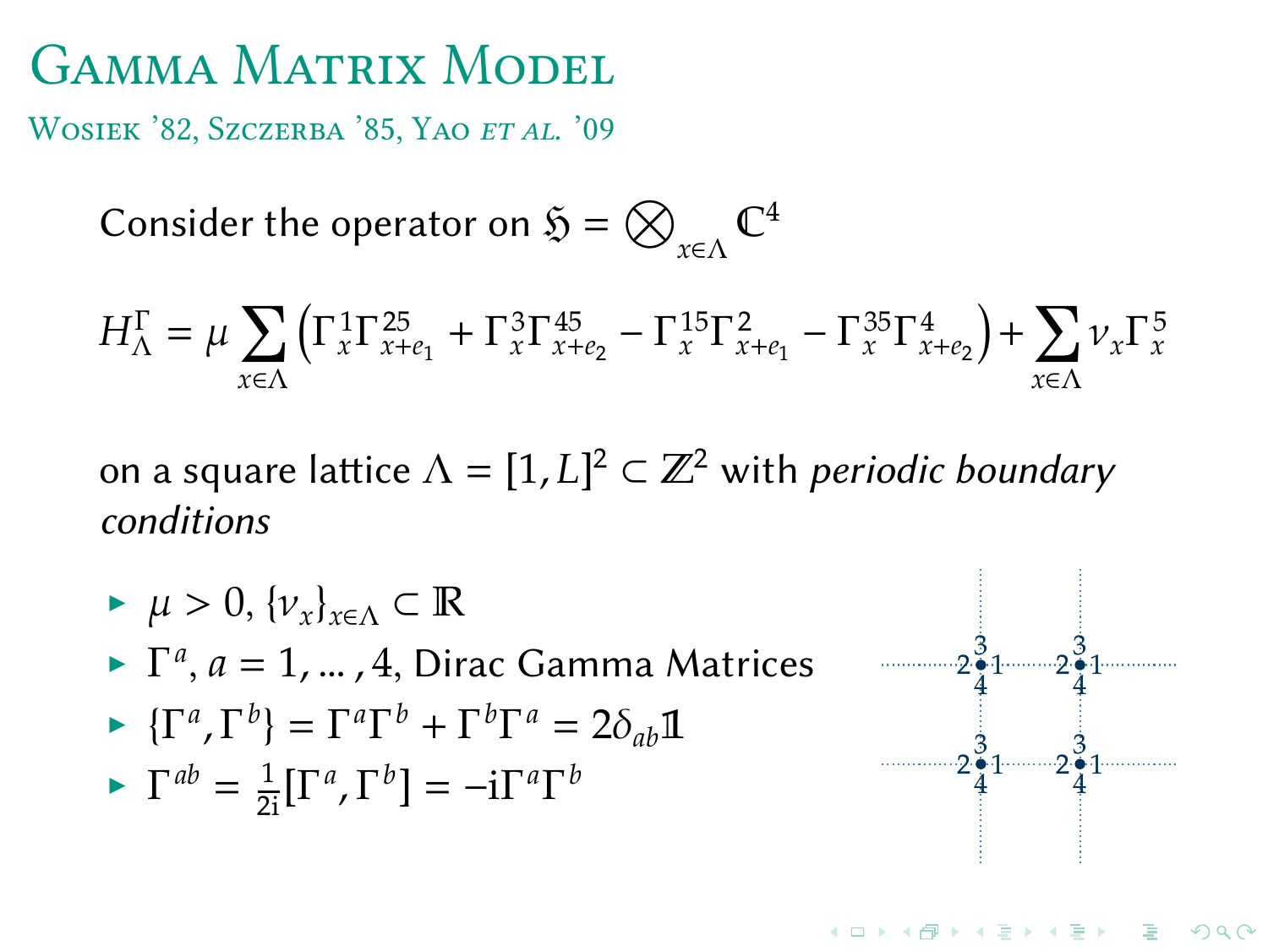CONSERVED FLUXES

- $\blacktriangleright$  plaquette operators/fluxes  $W_p = -\Gamma_x^{13} \Gamma_{x+e_1}^{32} \Gamma_{x+e_1+e_2}^{24} \Gamma_{x+e_2}^{41}$
- ► global fluxes  $W_X = \prod_{x_1=0}^{L-1} \Gamma_x^1 \Gamma_{x+e_1}^2$ ,  $W_Y = \prod_{x_2=0}^{L-1} \Gamma_x^3 \Gamma_{x+e_2}^4$
- $W^*_{\alpha} = W_{\alpha}, W^2_{\alpha} = \mathbb{1}$  for all  $\alpha = P, X, Y$
- $\blacktriangleright [W_P, W_Q] = 0$ , and  $[W_P, H^{\Gamma}] = 0$  for all  $P$ ,  $Q$  elementary plaquettes
	- ▶ Hilbert space splits into sectors of fixed flux configurations  $\{W_{\alpha}\} = \{w_{\alpha}\}\text{, } w_{\alpha} \in \{\pm 1\}$

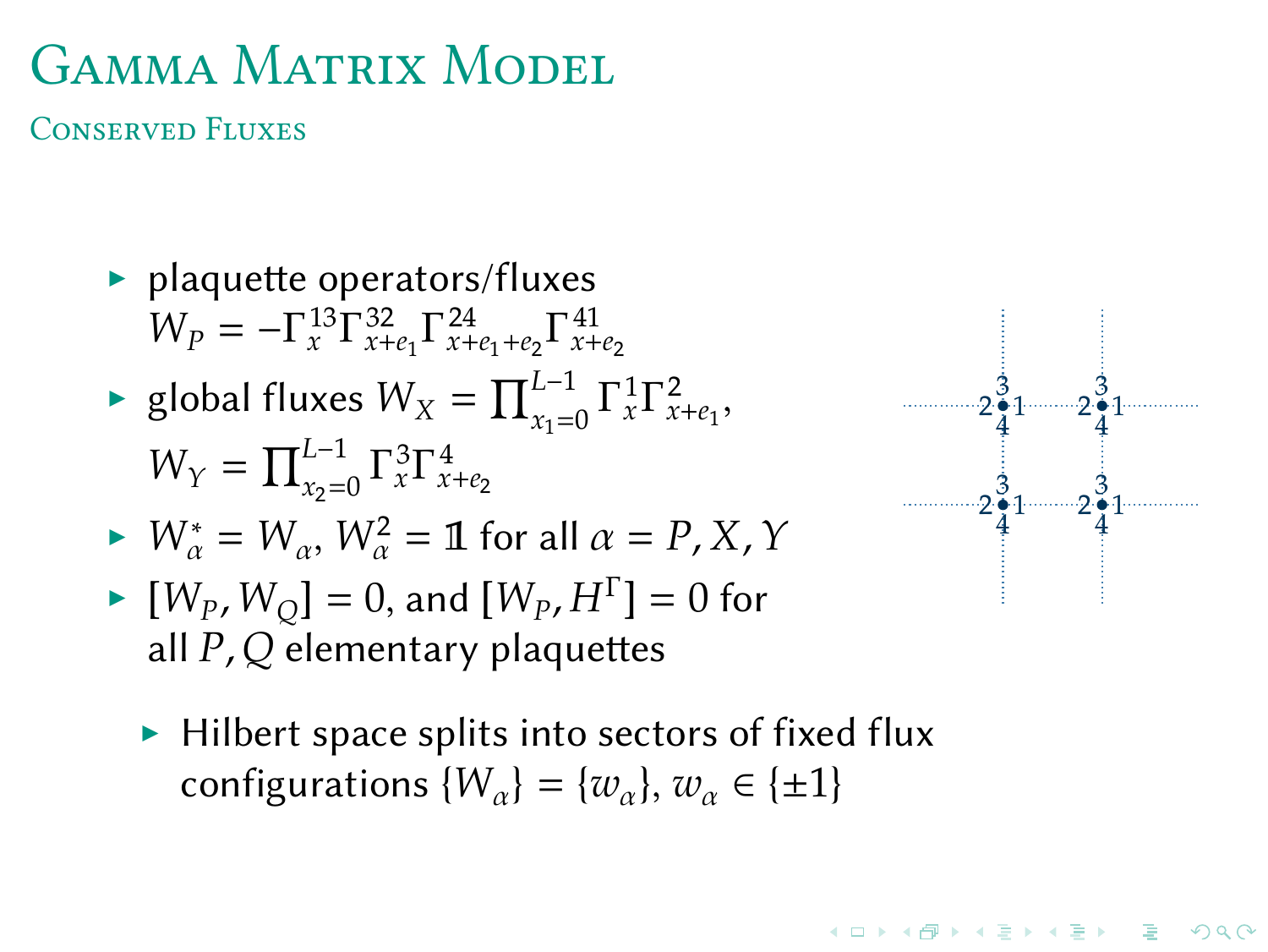AUXILIARY HILBERT SPACE

- ▶ for technical reasons: need to introduce auxiliary Hilbert space  $\mathfrak{H}_0 \simeq \mathbb{C}^2$
- $\blacktriangleright$   $\Gamma_0$  self-adjoint,  $\Gamma_0^2 = \mathbb{1}$ ,  $\mathrm{Tr} \Gamma_0 = 0$  on  $\mathfrak{H}_0$

$$
\widetilde{H}_{\Lambda}^{\Gamma} = \mathbb{1} \otimes \left[ \mu \sum_{x \in \Lambda} \left( \Gamma_{x}^{1} \Gamma_{x+e_{1}}^{25} + \Gamma_{x}^{3} \Gamma_{x+e_{2}}^{45} - \Gamma_{x}^{15} \Gamma_{x+e_{1}}^{2} - \Gamma_{x}^{35} \Gamma_{x+e_{2}}^{4} \right) + \sum_{x \in \Lambda} \nu_{x} \Gamma_{x}^{5} \right] \n+ (\Gamma_{0} - \mathbb{1}) \otimes \mu \left( \Gamma_{v}^{1} \Gamma_{v+e_{1}}^{25} + \Gamma_{v-e_{1}}^{1} \Gamma_{v}^{25} + \Gamma_{v}^{3} \Gamma_{v+e_{2}}^{45} + \Gamma_{v-e_{2}}^{3} \Gamma_{v}^{45} - \Gamma_{v}^{15} \Gamma_{v+e_{1}}^{2} - \Gamma_{v-e_{1}}^{15} \Gamma_{v}^{5} + \Gamma_{v}^{35} \Gamma_{v+e_{2}}^{4} + \Gamma_{v-e_{2}}^{35} \Gamma_{v}^{4} \right) + (\Gamma_{0} - \mathbb{1}) \otimes \nu_{v} \Gamma_{v}^{5}
$$

on  $\mathfrak{H} = \mathbb{C}^2 \otimes \bigotimes_{x \in \Lambda} \mathbb{C}^4$ ,  $v = (1, 1)$ .

 $\blacktriangleright~\Gamma_0\otimes\mathbb{1}$  commutes with  $\widetilde{H}^\Gamma$ , eigenstates  $\psi$  of  $\widetilde{H}^\Gamma$  can be classified by  $(\Gamma_0 \otimes \mathbb{1}) \psi = \pm \psi$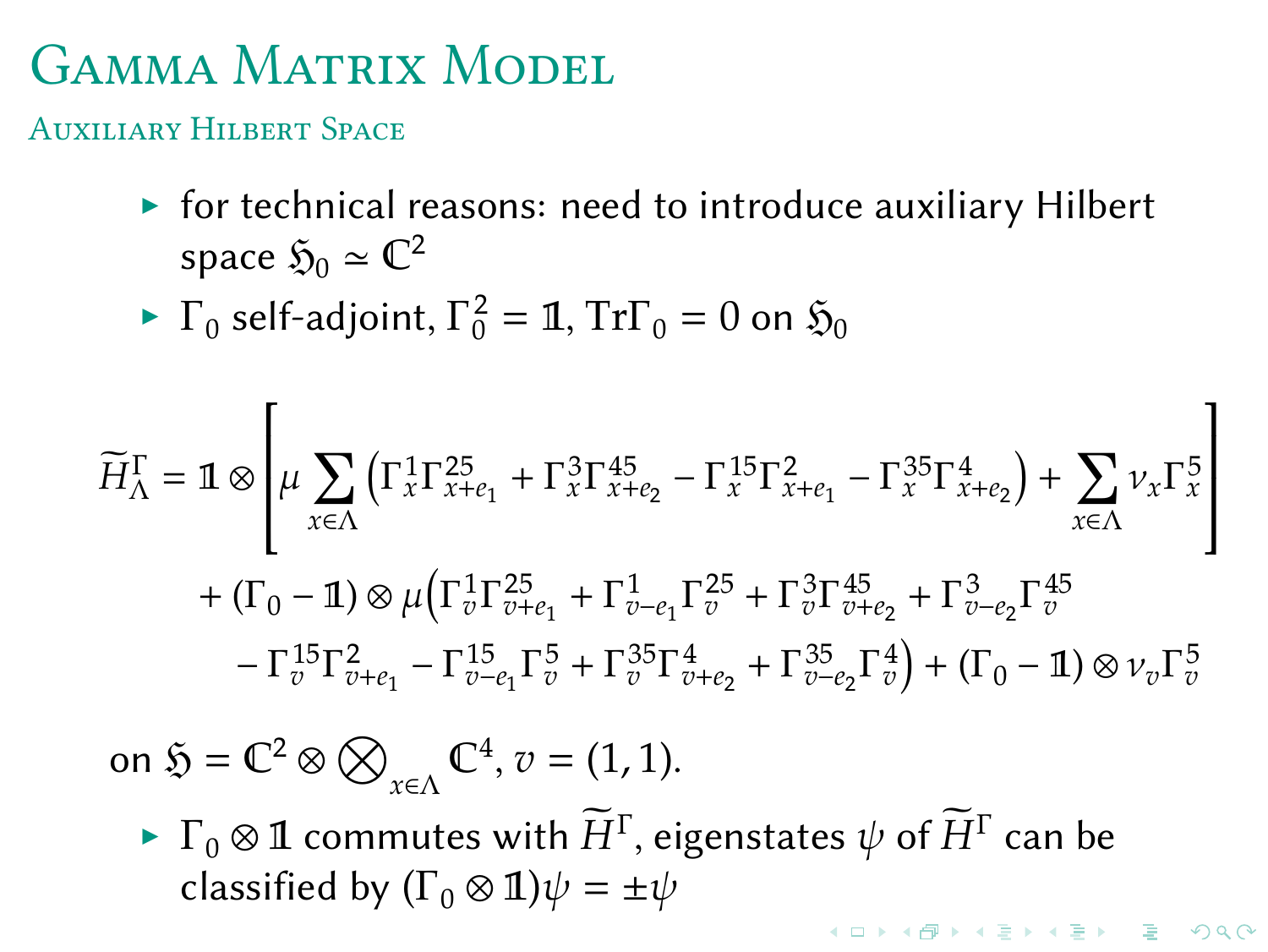JORDAN WIGNER TRANSFORMATION

The extended Gamma Matrix Model  $\widetilde{H}^{\Gamma}$  with constraints

(i)  $W_p = 1$  for all elementary plaquettes P and

(ii) 
$$
W_X = W_Y = 1
$$

is unitarily equivalent to

$$
H = 2\mu \sum_{xy \in E} (c_x^* c_y + c_y^* c_x) + \sum_{x \in \Lambda} \nu_x (2c_x^* c_x - \mathbb{1})
$$
 on  $\bigotimes_{x \in \Lambda} \mathbb{C}^2$ .

- $\blacktriangleright$  constrained Hamiltonian  $\widetilde{H}^{\Gamma}_{\Xi}=\Xi \widetilde{H}^{\Gamma}\Xi\left|_{\mathrm{ran}\Xi}\right.$
- ▶ projection operator  $\Xi = \left(\frac{\rm 11+W_X}{2}\right)$  $\frac{W_X}{2}\Big)\!\Big(\frac{\mathrm{1+W}_Y}{2}\Big) \prod_P \!\Big(\frac{\mathrm{1+W}_P}{2}$  $\frac{W_P}{2}$
- $\blacktriangleright$   $\exists$  unitary isomorphism  $U$  s.t.  $\widetilde{H}^{\Gamma}_{\Xi} = U H U^*$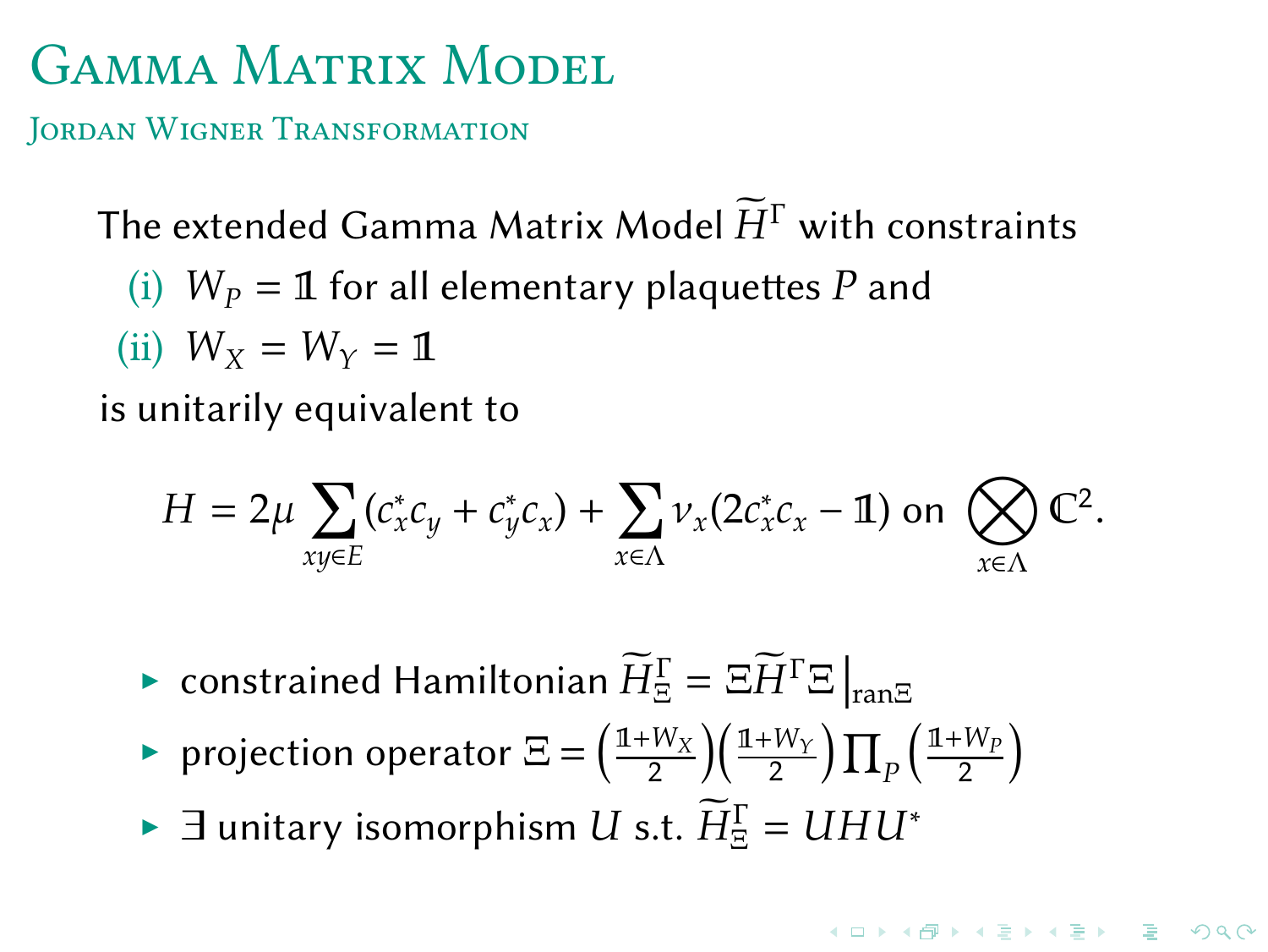MAJORANA OPERATORS

►  $c_x$ ,  $c_x^*$  fermionic creation and annihilation operators on a finite, symmetric directed graph  $\mathbb{L} = (\Lambda, E)$ 

$$
H = 2\mu \sum_{xy \in E} \left( c_x^* c_y + c_y^* c_x \right) + \sum_{x \in \Lambda} \nu_x (2c_x^* c_x - \mathbb{1})
$$

▶ introduce *Majorana operators* for each site:  $\xi_x = c_x^* + c_x$ ,  $\eta_x = -i(c_x - c_x^*)$  with the properties

$$
\zeta_x^* = \zeta_x
$$
  

$$
\{\zeta_x, \zeta_y\} = 2\delta_{xy}\delta_{\zeta\varsigma} \text{ with } \zeta, \varsigma \in \{\xi, \eta\}
$$

$$
\blacktriangleright H = \mu \sum_{xy \in E} \left( i \xi_x \eta_y - i \eta_x \xi_y \right) + \sum_{x \in \Lambda} \nu_x i \xi_x \eta_x
$$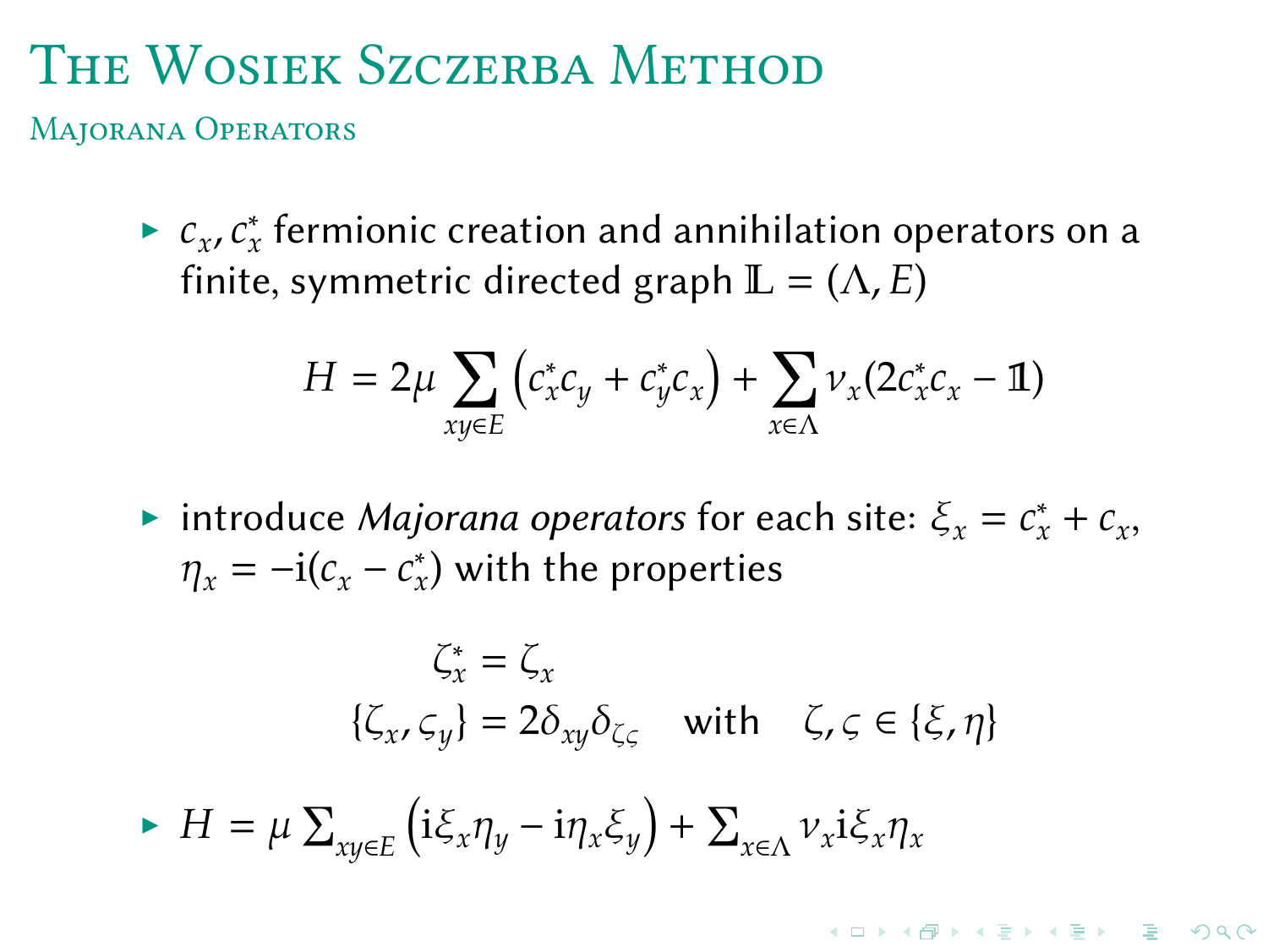LINK OPERATORS

#### Double Lattice

 $\widetilde{\mathbb{L}}$  directed graph with vertex set  $\widetilde{\Lambda} = \Lambda \times \{\xi,\eta\}$  and edge set  $\tilde{E}$ , where  $(x_{\zeta}, y_{\zeta}) = ((x, \zeta), (y, \zeta)) \in \tilde{E}$  if

(i)  $xy \in E$ , or

(ii)  $x = y$  and  $\zeta \neq \zeta$ 

 $\blacktriangleright$  Define standard link operators  $S(w_\zeta,z_\zeta) = \mathrm{i} \zeta_w \zeta_z$ 

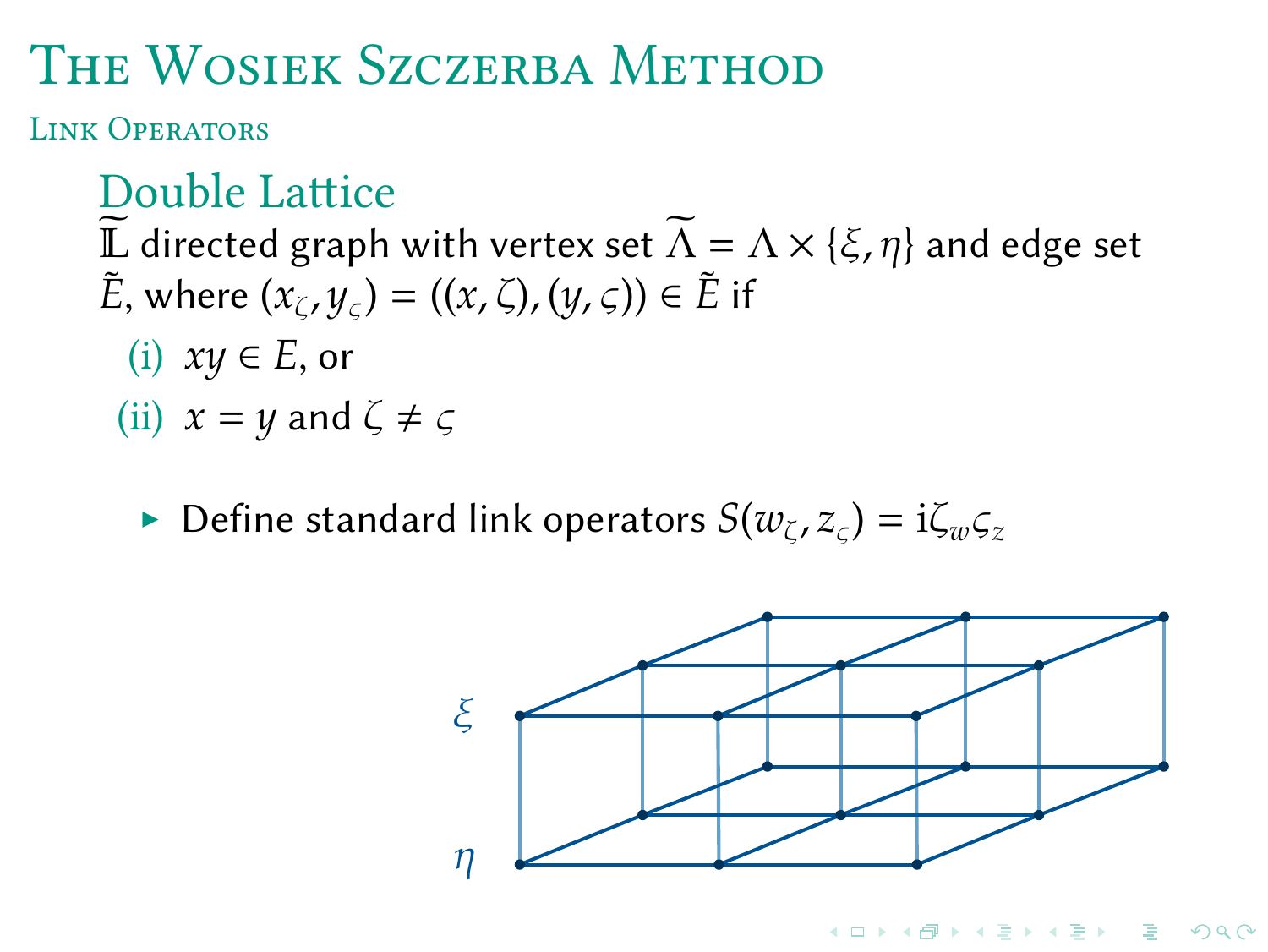LINK OPERATORS

#### Link Operators

 ${S(\ell): \ell \in \tilde{E}}$  satisfy the *link algebra*, if

- (i)  $S(\ell)^* = S(\ell), (S(\ell))^2 = \mathbb{1}$  for all  $\ell \in \tilde{E}$
- (ii)  $\{S(\ell), S(\ell')\} = 0$  if the edges  $\ell, \ell' \in E$  have one common vertex, and  $[S(\ell), S(\ell')] = 0$  otherwise
- (iii)  $\text{Tr}\left(\prod_{x \in \Lambda} S(x_{\xi}, x_{\eta})\right) = 0$
- (iv) Let  $\gamma = \ell_1 \circ \ell_2 \circ \cdots \circ \ell_N$  be a path in  $\widetilde{\mathbb{L}}$  of length  $N$ , and define the *path operator*  $S(\gamma) = (-i)^{N-1} S(\ell_1) \cdots S(\ell_N)$ If  $\gamma$  is closed, then  $S(\gamma) = i\mathbb{1}$ .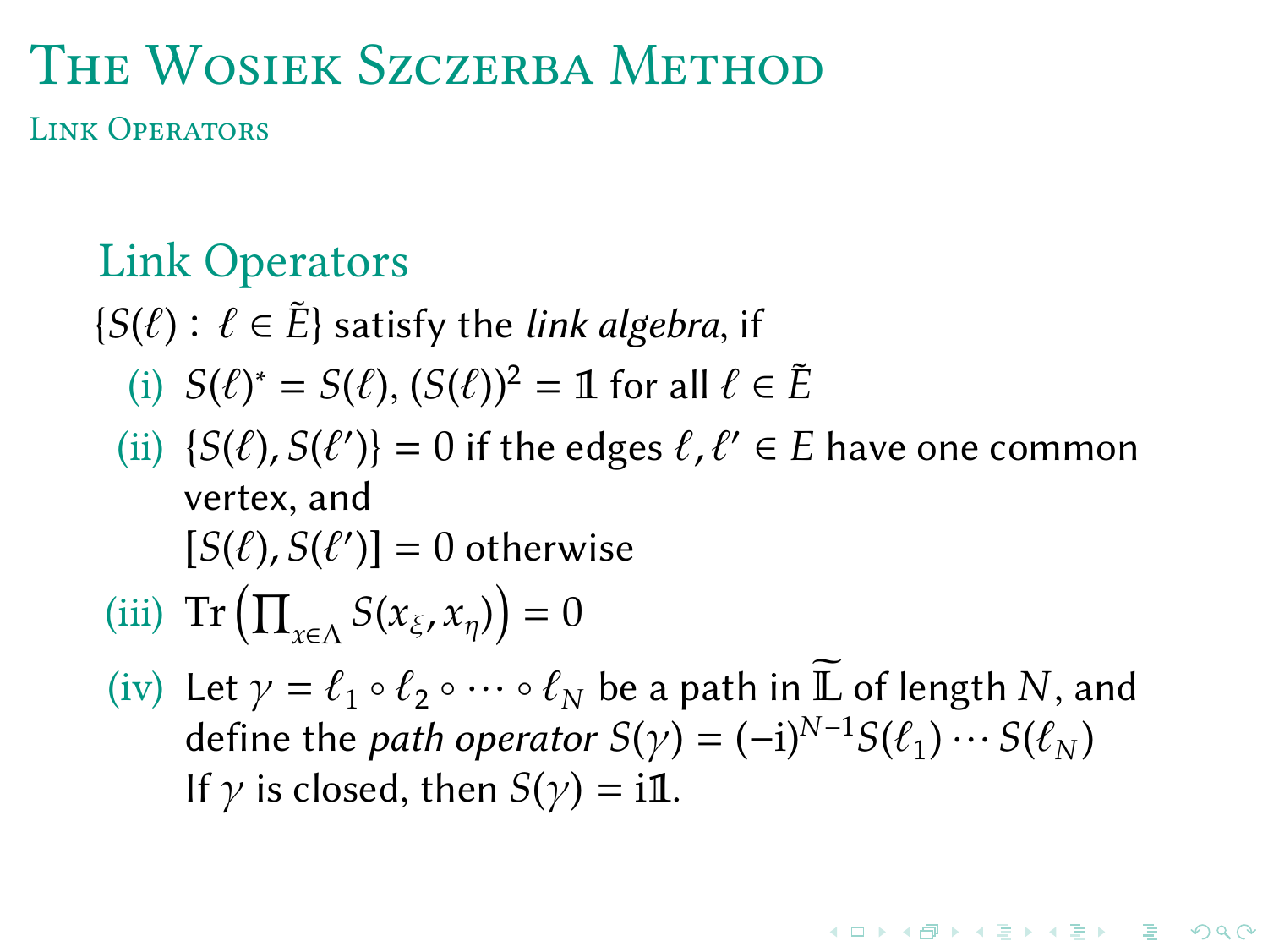SZCZERBA'S THEOREM '85

#### Theorem (Szczerba)

*Let*  $\mathbb{L} = (\Lambda, E)$  *be a directed graph and*  $\widetilde{\mathbb{L}} = (\widetilde{\Lambda}, \widetilde{E})$  *its associated double graph. Then, given a set*  ${S'(\ell) : \ell \in \tilde{E}}$  *of link operators on a finite-dimensional Hilbert space* ℌ*, there exists a unitary*  $transformation$ *U*, such that

 $S'(\ell) = US(\ell)U^*$ 

*where*  $\ell = (x_{\zeta}, y_{\zeta}) \in \tilde{E}$ , and  $\zeta, \zeta \in {\xi, \eta}$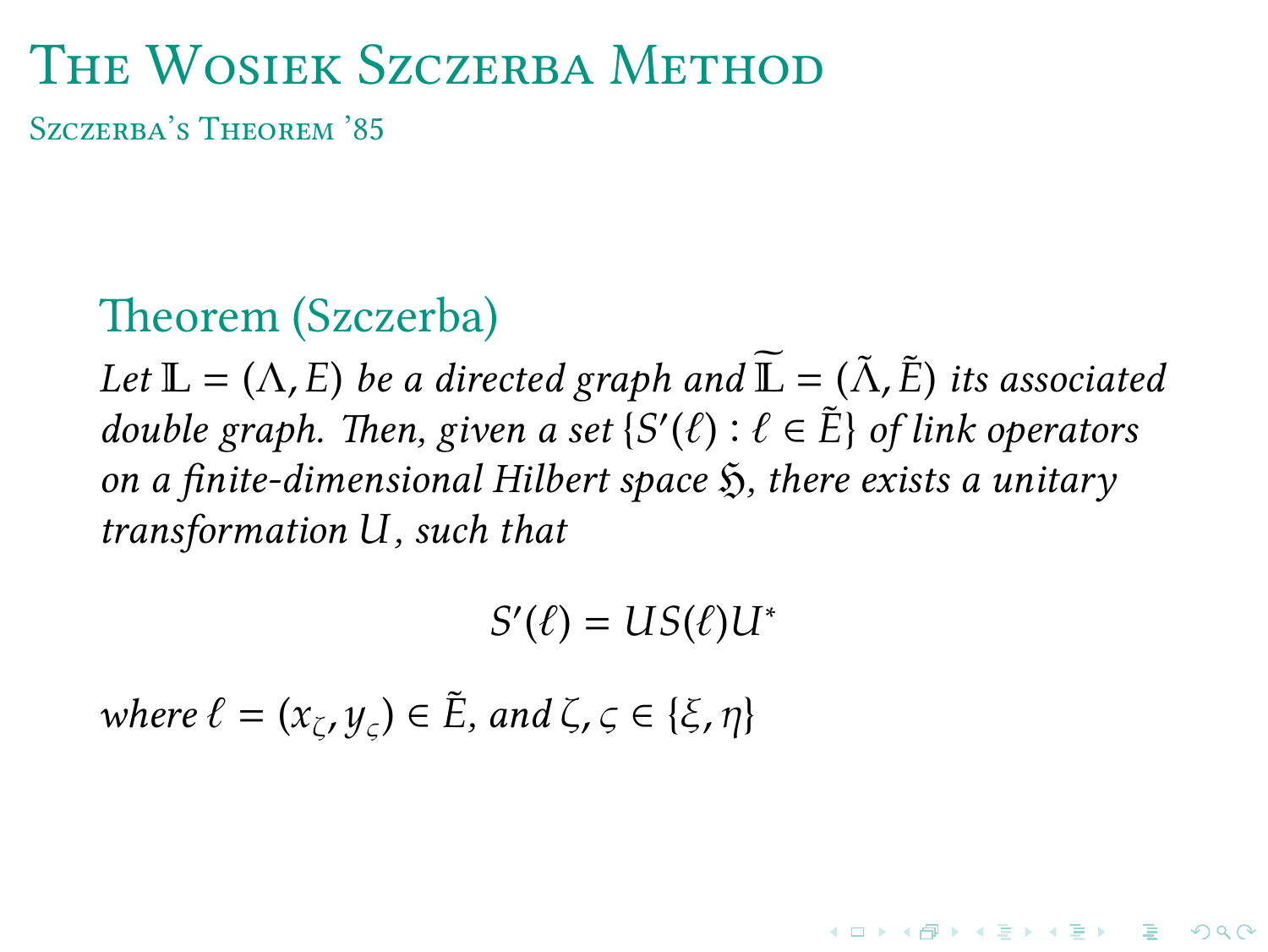JORDAN WIGNER TRANSFORMATION - PROOF

Introduce the set of link operators

$$
S^{\Gamma}(x_{\xi}, (x + e_1)_{\xi}) = -S^{\Gamma}((x + e_1)_{\xi}, x_{\xi}) = \Gamma_x^1 \Gamma_{x + e_1}^2
$$
  
\n
$$
S^{\Gamma}(x_{\xi}, (x + e_2)_{\xi}) = -S^{\Gamma}((x + e_2)_{\xi}, x_{\xi}) = \Gamma_x^3 \Gamma_{x + e_2}^4
$$
  
\n
$$
S^{\Gamma}(x_{\eta}, (x + e_1)_{\eta}) = -S^{\Gamma}((x + e_1)_{\eta}, x_{\eta}) = \Gamma_x^{15} \Gamma_{x + e_1}^{25}
$$
  
\n
$$
S^{\Gamma}(x_{\eta}, (x + e_2)_{\eta}) = -S^{\Gamma}((x + e_2)_{\eta}, x_{\eta}) = \Gamma_x^{35} \Gamma_{x + e_2}^{45}
$$
  
\n
$$
S^{\Gamma}(x_{\xi}, x_{\eta}) = -S^{\Gamma}(x_{\eta}, x_{\xi}) = \Gamma_x^5
$$

Then the operators  $\tilde{S}^\Gamma_\Xi=\Xi\tilde{S}^\Gamma\Xi\left|_{\text{ran}\Xi}\right.$  satisfy the link algebra, where

$$
\tilde{S}^{\Gamma}(\ell) = \begin{cases} \mathbb{1} \otimes S^{\Gamma}(\ell) & \text{if } v_{\xi} \notin \ell \\ \Gamma_0 \otimes S^{\Gamma}(\ell) & \text{if } v_{\xi} \in \ell \end{cases}
$$

 $2\frac{3}{4}1$ 4

 $2\frac{3}{4}1$ 4

 $2\frac{3}{4}1$ 4

 $2\frac{3}{4}1$ 4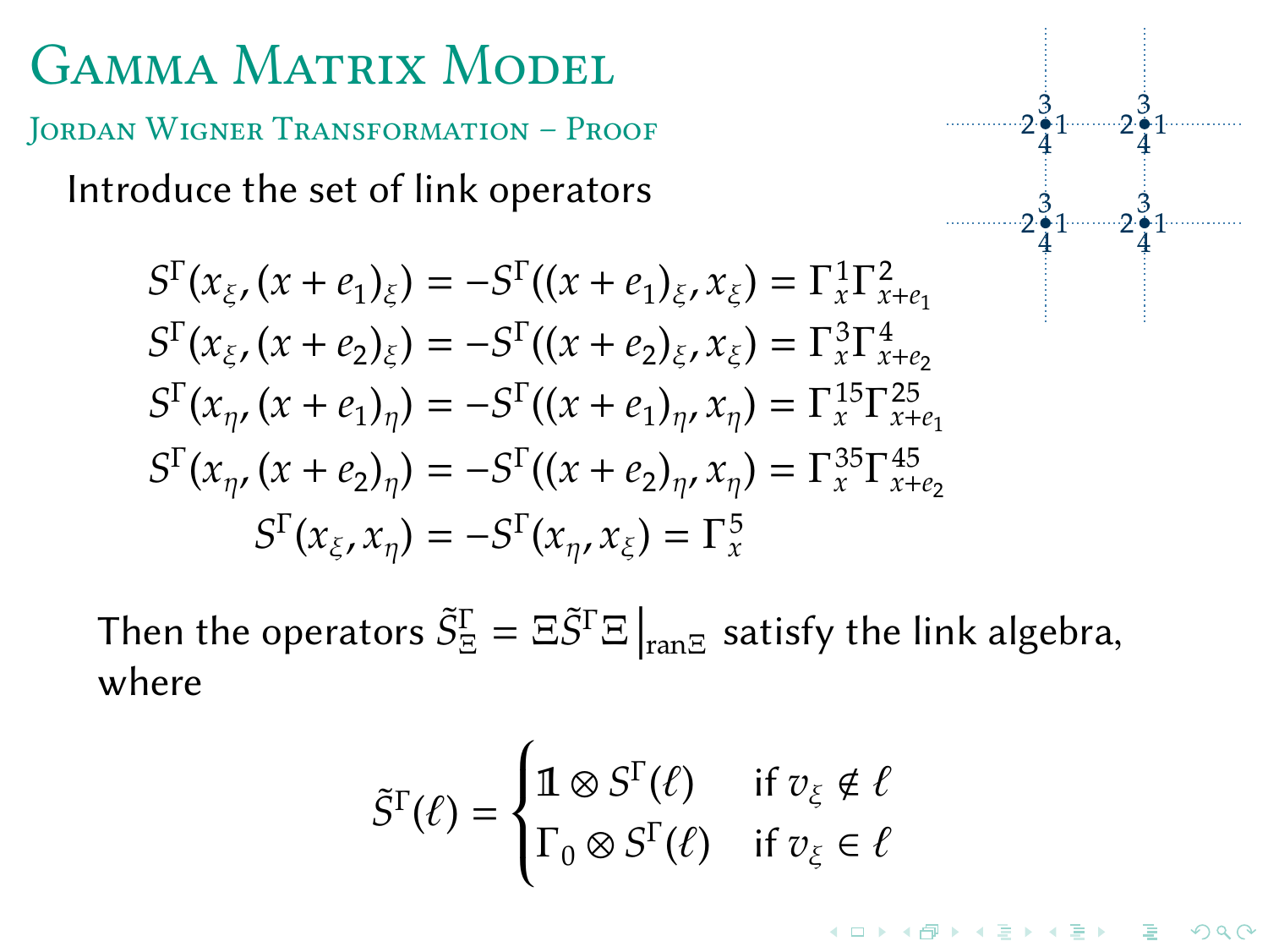#### DYNAMICAL LOCALISATION

 $\blacktriangleright H_{\Lambda} = (c_1^*, \dots, c_{|\Lambda|}^*) A^{(\Lambda)}(c_1, \dots, c_{|\Lambda|})^t$  with

$$
A^{(\Lambda)} = \mu \text{Adj}(\Lambda) + \text{diag}(\nu_1, \dots, \nu_{|\Lambda|})
$$

 $\blacktriangleright$   $\mathrm{A}^{(\Lambda)}$  dynamically localised, if there exist  $C$ ,  $\eta > 0$  such that for all  $\Lambda \subset \mathbb{Z}^d$  and  $x,y \in \Lambda$ 

$$
\mathbb{E}\left[\sup_{t\in\mathbb{R}}\left|A_{x,y}^{(\Lambda)}(t)\right|\right]\le Ce^{-\eta d(x,y)}
$$

 $A_{x,y}^{(\Lambda)}(t) = (e^{itA^{(\Lambda)}})_{x,y}$ 

▶ complete dynamical localisation of Anderson model for high disorder parameter (i.e. small  $\mu$ ) implies dynamical localisation of  $A^{(\Lambda)}$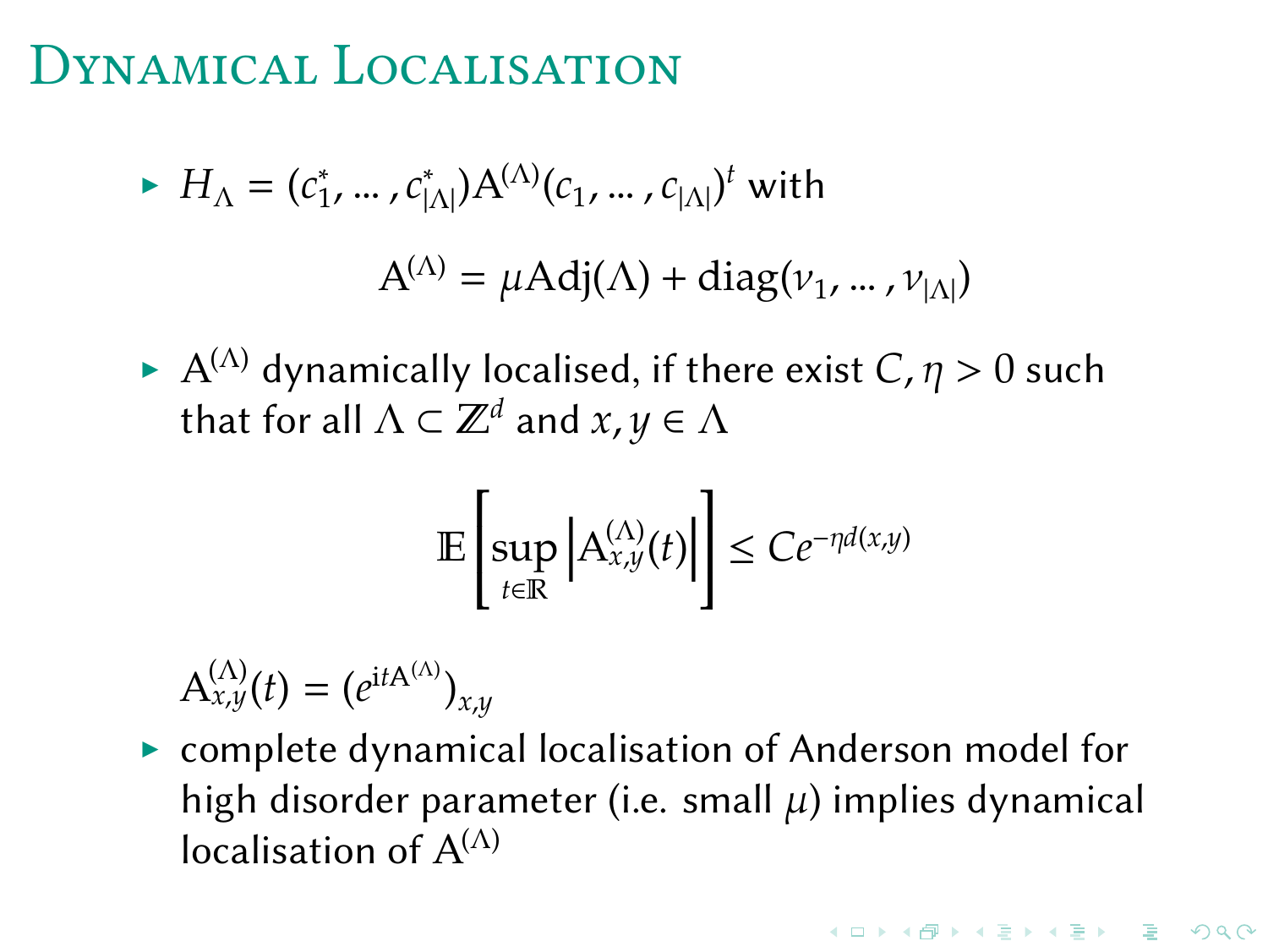# ZERO-VELOCITY LIEB ROBINSON BOUNDS

IN DISORDER AVERAGE

#### Proposition

Assume that the constrained Gamma Matrix Model  $\widetilde{H}^{\Gamma}_{\Xi}$  is dynamically localised. Then there exist constants  $c, \eta > 0$ such that for any  $I, \Omega \subset \Lambda$  with  $I \cap \Omega = \emptyset$  one has

 $\mathbb{E}\big[\left\|\left[\beta_t^{\Lambda}(X),Y\right]\right\|\big] \leq c\, \min(1,|t|)\, \|X\|\, \|Y\| \, e^{-\eta {\rm dist}(I,\Omega)}$ 

for all  $X \in \mathfrak{S}_{\mathrm{I}}$  and  $Y \in \mathfrak{S}_{\mathrm{Q}}$ .

- ►  $\mathfrak{S}_{\Omega}$  C\*-algebra generated by the set  $\{ \tilde{S}^\Gamma_\Xi(\ell) : \ell \in \widetilde{\Omega} \}$  of link operators with edges  $\ell$  in the (doubled) set  $\widetilde{\Omega}$ .
- $\blacktriangleright \ \beta_t^{\Lambda}$  Heisenberg evolution associated with  $\widetilde{H}^{\Gamma}_\Xi(\Lambda)$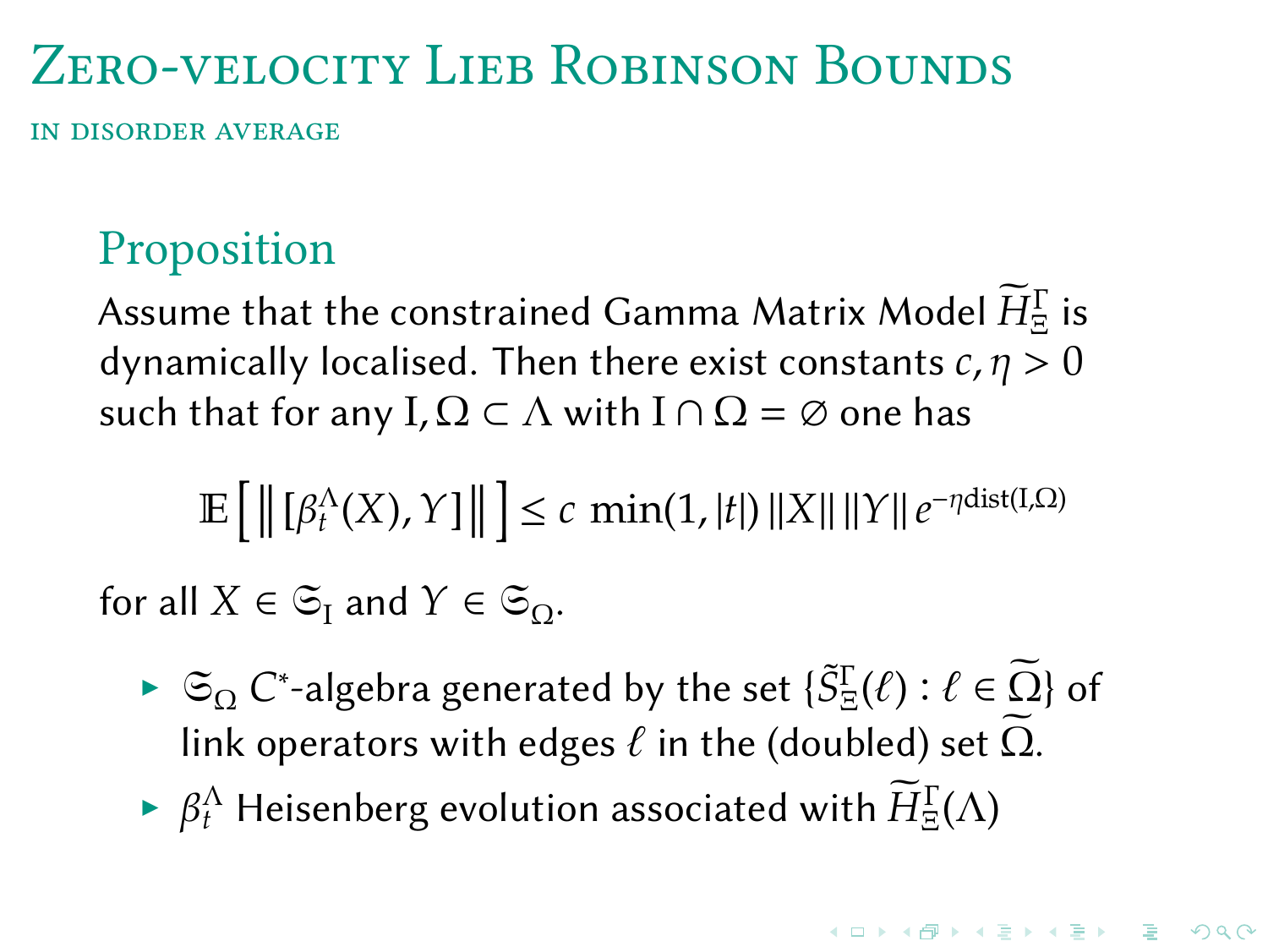Thank you for your attention!